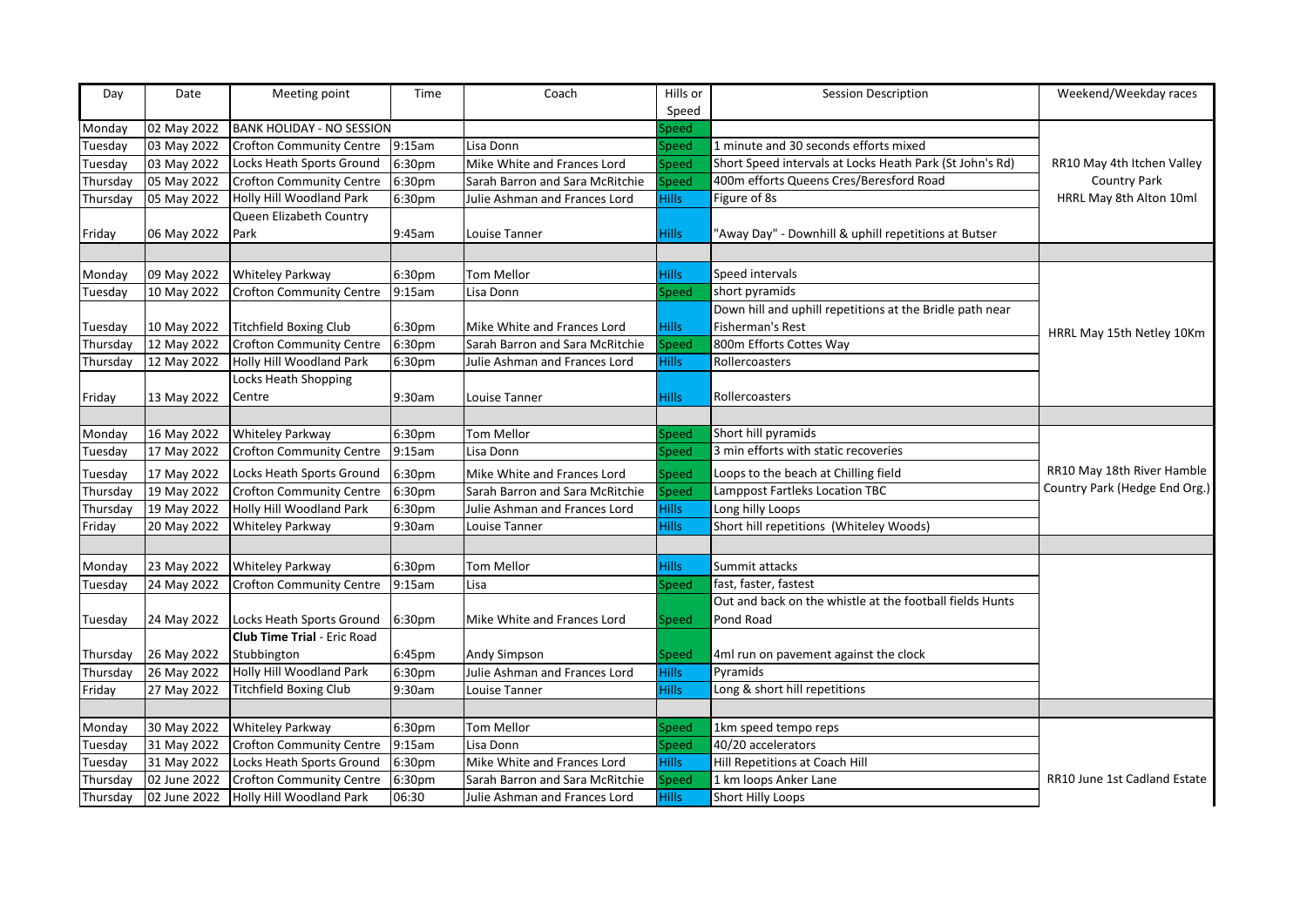| Friday   | 03 June 2022 | <b>BANK HOLIDAY - NO</b><br><b>SESSION</b> |        |                                 | Hills:        |                                                        |                                         |
|----------|--------------|--------------------------------------------|--------|---------------------------------|---------------|--------------------------------------------------------|-----------------------------------------|
|          |              |                                            |        |                                 |               |                                                        |                                         |
| Monday   | 06 June 2022 | Whiteley Parkway                           | 6:30pm | <b>Tom Mellor</b>               | Hills         | Short hill pyramids                                    |                                         |
| Tuesday  | 07 June 2022 | <b>Crofton Community Centre</b>            | 9:15am | Lisa Donn                       | Speed         | 1,2,3,4,3,2,1 efforts                                  | RR10 June 8th Ampfield<br>Woods         |
| Tuesday  | 07 June 2022 | Locks Heath Sports Ground                  | 6:30pm | Mike White and Frances Lord     | Speed         | 1km Speed endurance reps at Chilling field top track   |                                         |
| Thursday | 09 June 2022 | <b>Crofton Community Centre</b>            | 6:30pm | Sarah Barron and Sara McRitchie | Speed         | OTW 1 min efforts Lee sea front                        |                                         |
|          | 09 June 2022 | Holly Hill Woodland Park                   | 6:30pm | Julie Ashman and Frances Lord   | Hills         | Long hill with a twist                                 |                                         |
| Thursday |              | Warsash Newtown Road                       | 9:30am | Louise Tanner                   | Hills         | Continuous hill repetitions, Rising Sun loop           |                                         |
| Friday   | 10 June 2022 |                                            |        |                                 |               |                                                        |                                         |
|          |              |                                            |        |                                 |               |                                                        |                                         |
| Monday   | 13 June 2022 | Whiteley Parkway                           | 6:30pm | <b>Tom Mellor</b>               | Speed         | Short sprint intervals                                 |                                         |
| Tuesday  | 14 June 2022 | <b>Crofton Community Centre</b>            | 9:15am | Lisa Donn                       | Speed         | 2 min and 30 sec efforts mixed                         |                                         |
| Tuesday  | 14 June 2022 | Locks Heath Sports Ground                  | 6:30pm | Mike White and Frances Lord     | Speed         | 600m loops with pace variation at Sovereign Crescent   | HRRL June 19th Alresford                |
|          |              | <b>Club Time Trial - Eric Road</b>         |        |                                 |               |                                                        | 10Km                                    |
| Thursday | 16 June 2022 | Stubbington                                | 6:45pm | Lisa Donn/ Andy Simpson         | Speed         | 4ml run on pavement against the clock                  |                                         |
| Thursday | 16 June 2022 | Holly Hill Woodland Park                   | 6:30pm | Julie Ashman and Frances Lord   | Hills         | Figure of 8s                                           |                                         |
| Friday   | 17 June 2022 | Whiteley Parkway                           | 9:30am | Louise Tanner                   | Hills         | Short hill lampost pyramids (zig-zag path)             |                                         |
|          |              |                                            |        |                                 |               |                                                        |                                         |
| Monday   | 20 June 2022 | Whiteley Parkway                           | 6:30pm | <b>Tom Mellor</b>               | Hills         | Kenyan Hills                                           |                                         |
| Tuesday  | 21 June 2022 | <b>Crofton Community Centre</b>            | 9:15am | Lisa Donn                       | Speed         | 1 minute efforts - race yourself back                  | RR10 June 22nd Ridge Farm<br>New Forest |
| Tuesday  | 21 June 2022 | <b>Titchfield Boxing Club</b>              | 6:30pm | Mike White and Frances Lord     | Hills         | Long and short hill repetitions at Titchfield Barn     |                                         |
| Thursday | 23 June 2022 | <b>Crofton Community Centre</b>            | 6:30pm | Sarah Barron and Sara McRitchie | Speed         | Shingle sprints Monks hill beach huts                  |                                         |
| Thursday | 23 June 2022 | Holly Hill Woodland Park                   | 6:30pm | Julie Ashman and Frances Lord   | Hills:        | Rollercoasters                                         |                                         |
|          |              | Locks Heath Shopping                       |        |                                 |               |                                                        |                                         |
| Friday   | 24 June 2022 | Centre                                     | 9:30am | Louise Tanner                   | Hills:        | Rollercoasters                                         |                                         |
|          |              |                                            |        |                                 |               |                                                        |                                         |
| Monday   | 27 June 2022 | Whiteley Parkway                           | 6:30pm | <b>Tom Mellor</b>               | Speed         | Tempo session 60/60                                    |                                         |
| Tuesday  | 28 June 2022 | <b>Crofton Community Centre</b>            | 9:15am | Lisa Donn                       | Speed         | long side efforts, short side recoveries               |                                         |
| Tuesday  | 28 June 2022 | <b>Titchfield Boxing Club</b>              | 6:30pm | Mike White and Frances Lord     | Speed         | 1ml repetitions at Brownwich lane                      |                                         |
| Thursday | 30 June 2022 | <b>Crofton Community Centre</b>            | 6:30pm | Sarah Barron and Sara McRitchie | $\frac{1}{2}$ | <b>Speed Progressions Lee Triangle</b>                 |                                         |
| Thursday | 30 June 2022 | Holly Hill Woodland Park                   | 6:30pm | Julie Ashman and Frances Lord   | Hills.        | Long hilly loops                                       |                                         |
| Friday   | 01 July 2022 | Warsash Newtown Road                       | 9:30am | Louise Tanner                   | Hills         | Continous hill repetitions, Rising Sun loop            |                                         |
|          |              |                                            |        |                                 |               |                                                        |                                         |
|          |              |                                            |        |                                 |               |                                                        |                                         |
| Monday   | 04 July 2022 | Whiteley Parkway                           | 6:30pm | <b>Tom Mellor</b>               | Hills         | Short hills (30 second reps)                           |                                         |
| Tuesday  | 05 July 2022 | <b>Crofton Community Centre</b>            | 9:15am | Lisa Donn                       | Speed         | short pyramids                                         |                                         |
|          |              |                                            |        |                                 |               | Short speed repetitions at Locks Heath Park (St John's | RR10 July 6th River Hamble              |
| Tuesday  | 05 July 2022 | Locks Heath Sports Ground                  | 6:30pm | Mike White and Frances Lord     | Speed         | Road)                                                  | Country Park (SGR Organising)           |
| Thursday | 07 July 2022 | <b>Crofton Community Centre</b>            | 6:30pm | Sarah Barron and Sara McRitchie | Speed         | 1k loops Anker Lane                                    |                                         |
| Thursday | 07 July 2022 | Holly Hill Woodland Park                   | 6:30pm | Julie Ashman and Frances Lord   | Hills         | Pyramids                                               |                                         |
| Friday   | 08 July 2022 | Whiteley Parkway                           | 9:30am | <b>Louise Tanner</b>            | Hills         | Kenyan hills (Whiteley Woods)                          |                                         |
|          |              |                                            |        |                                 |               |                                                        |                                         |
|          |              |                                            |        |                                 |               |                                                        |                                         |